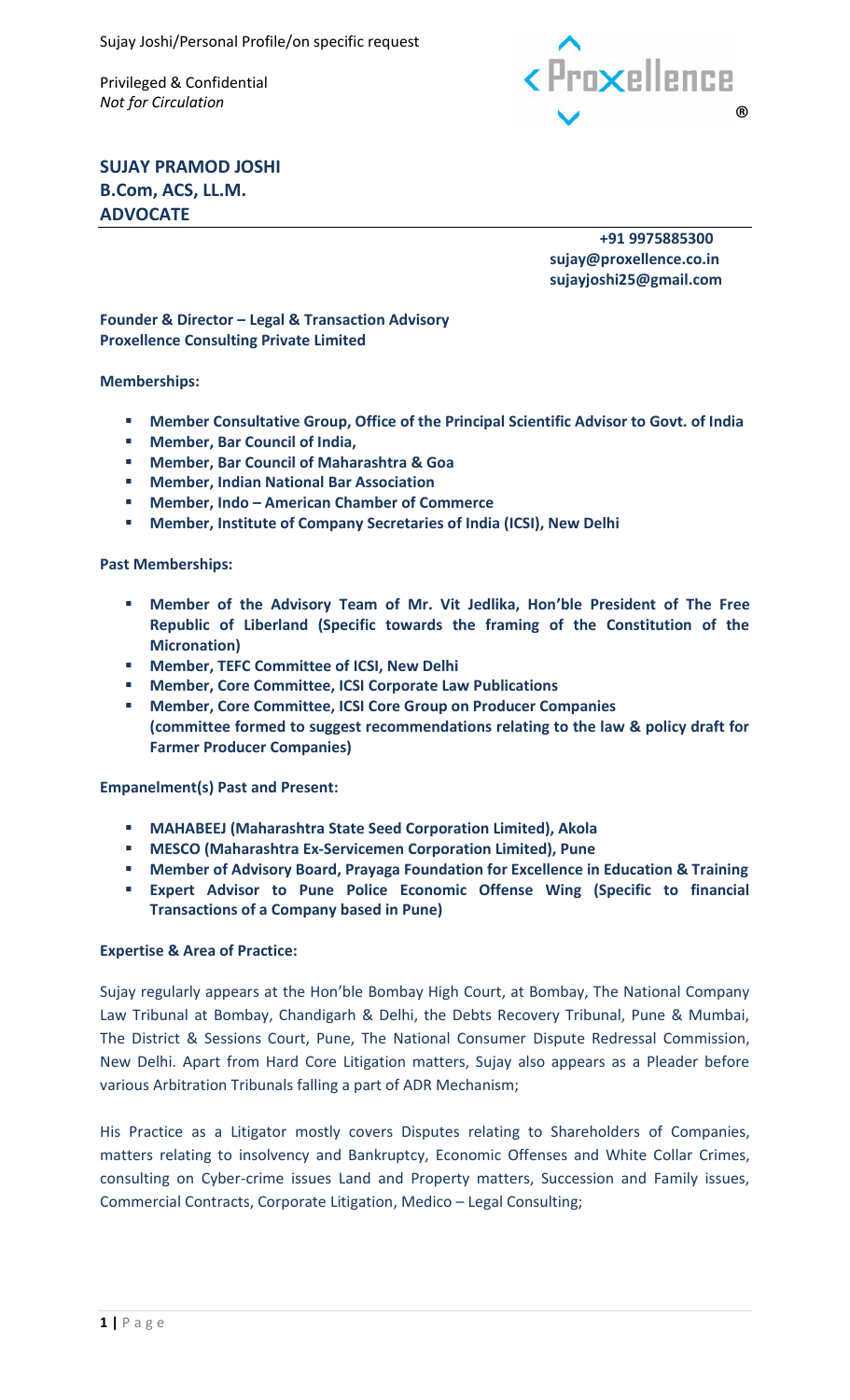Privileged & Confidential



Currently Sujay is handling various Matters falling under the bracket of Economic Offenses relating to Online Portals and Websites in various sectors including but not limited to the Hospitality Industry, furniture and Interior Industry;

He is also handling issues with respect to land acquisitions by the Forest Department in various parts in the Pune District, where the constitutional validity of the various laws covering the aspect of acquisition of Land under the Laws relating to Forests are challenged;

Specific to the aspect of Economic Offenses, he is representing the 'Bonafide Purchasers' of certain immovable properties auctioned but later of which Purchase procedure was restrained due to suspicious transactions and occurrence of alleged fraud in a co-operative Bank; the bank later went into Liquidation; and has been successful to obtain Orders/Directions in favour of the said Bonafide Purchasers, from the Authorities in Pune;

He consulted the management of a Construction Company and its employees and other lawyers and Pleaders with respect to the transactions and the intricacies involved in the said Company relating to the Economic Offense(s) Wing and Enforcement Directorate Action, against the Promoters of the said Company; the Quantum of this Fraud is estimated to be around Rs.2,700 Crore. Various Litigations relating to the same are pending in various courts in India;

He Pleads for the Petitioners at the NCDRC, New Delhi who are the victims of an accident due to the non-operation of 'Air Bags' where for the first time the Pecuniary Jurisdiction of the court is argued in relation to the aspect of 'Cost of Life' of a victim, The accused is a notable automobile manufacturing Company; the said Matter is Sub-judice.

In the year 2016 – 2017 Sujay; at the Request of Hon'ble Vit Jedlika, President and Founder of the Free Republic of Liberland; opined and recommended changes in the Final Draft of the said Micro nation's Constitution, which was then approved the Hon'ble President of the Free Republic of Liberland;

Sujay is also Consulting an Educational Institution based in Kerala relating to its Formation into a Private University;

# **Proxellence Consulting Private Limited:**

He is the Founder, Director of Proxellence Consulting Private Limited, and is responsible for driving its Legal and Transaction Advisory vertical. His scope of work regarding transaction support and Advisory covers, facilitation of Mergers and Acquisitions, International and Domestic Joint ventures, Facilitation of FDI, Private Equity, internal control and corrections, segmentation and resource allocation etc.; He is also regarded as a *Deal Maker* as he negotiates to carve out a Win-Win situation in any transaction and that he has various such kinds of deals like mergers and takeovers to his credit.

# **Lectures, Teaching:**

Besides the aforesaid, Sujay has a passion for teaching and since the year 2014 till March 2019 Sujay taught in various colleges and institutes, as a visiting faculty for Commercial and Business Laws by various Universities like the Savitribai Phule Pune University, Bharti Vidyapeeth, MIT